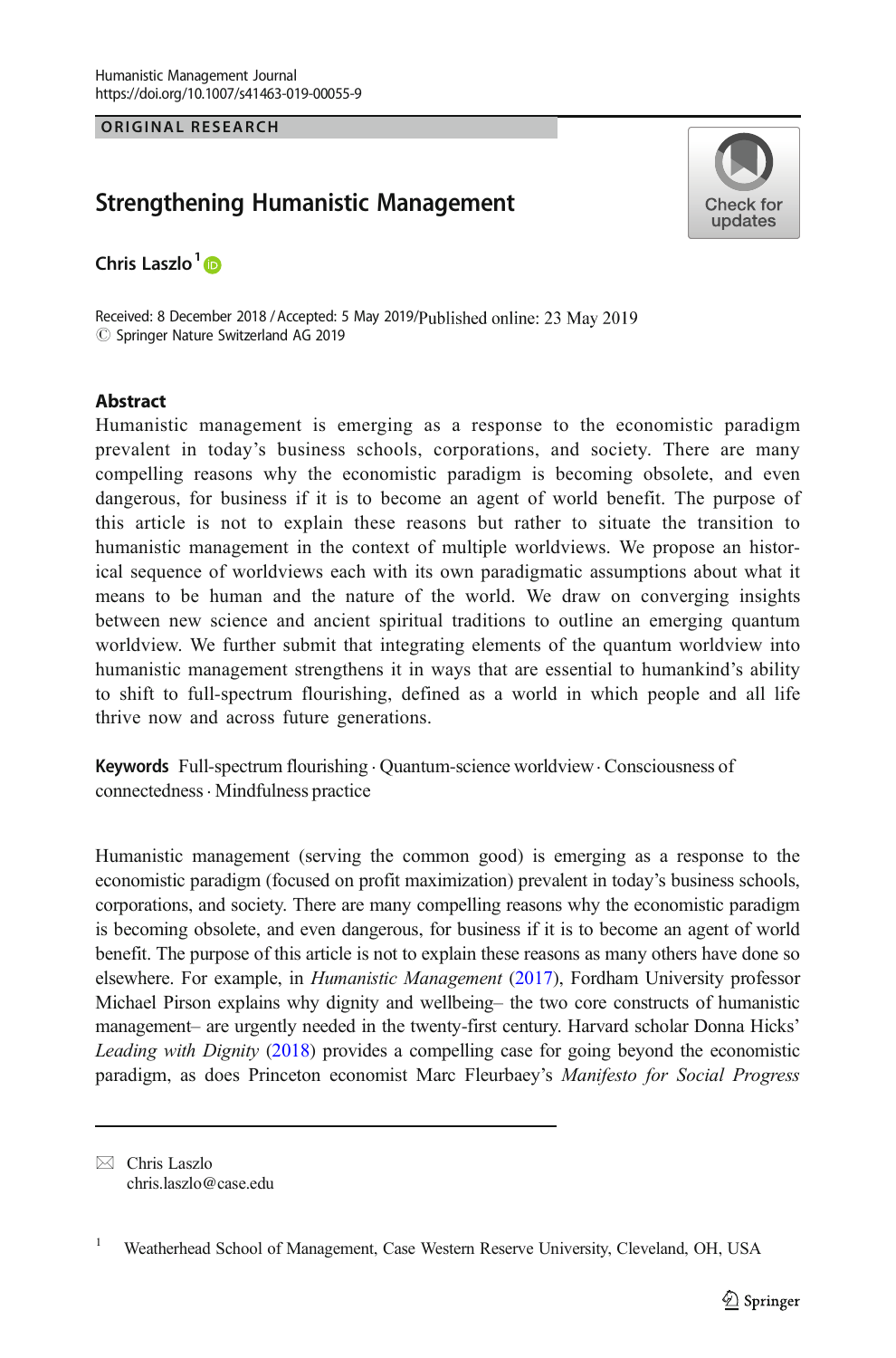([2018](#page-8-0)). Additional compelling reasons can be found in articles published in the Humanistic Management Journal.<sup>1</sup>

Our purpose is to situate the transition to humanistic management in the larger historical context of multiple worldviews. We propose an historical sequence of worldviews each with its own paradigmatic assumptions about what it means to be human and the nature of the world. Just as earlier worldviews existed prior to the advent of economism and humanistic management, we can begin to outline the emergence of a quantum worldview that draws on the remarkable convergence between new science and perennial spiritual intuitions. We further submit that integrating elements of the quantum worldview into humanistic management strengthens it in ways that are essential to humankind's ability to shift to full-spectrum flourishing, defined as a world in which people and all life thrive now and across future generations.

Our framework builds on the rich history of human development theorizing proposed by Graves (his ECLET research<sup>2</sup> in the 1960s), Maslow [\(1968\)](#page-9-0), Kegan [\(1982\)](#page-9-0), Wilber ([2000](#page-9-0)), and Laloux [\(2014\)](#page-9-0). These thought leaders considered the coming stage in human evolution to herald a profound transformation in consciousness, one which is ontologically more fundamental than previous shifts. According to them, the next stage in human evolution will be "a particularly momentous one in the human journey," (Laloux  $2014: 43$  $2014: 43$ ) suggesting that humanity is on the cusp of a system bifurcation which will allow it to either mature as a civilization or risk extinction.

Worldviews are similar but not identical to the construct of human development stages. A worldview is commonly defined as "a particular philosophy of life or conception of the world.<sup>3</sup>" We use the term in this sense, as a philosophy or conception of what it means to be human and the nature of the world. By contrast, human development stages are more centered on the psychological and behavioral characteristics of individuals, organizations, and groups.

Worldviews and human development theorizing provide an alternative lens on the role of business agency for addressing complex social, economic, and environmental challenges. Other germane theoretical perspectives include institutional theory, stakeholder theory, and Corporate Social Responsibility & Sustainability. Institutional theory frames business solutions to complex social problems in terms of renegotiating settled institutions among diverse actors with conflicting logics (Helms et al.  $2012$ ) or the building of new ones so as to "change the basic routines, resource and authority flows, or beliefs of the social system in which the innovation occurs" (Westley and Antadze [2010:](#page-9-0) 2). Stakeholder theory focuses on a broad range of actors for whom business creates or destroys value, viewing such value not only in instrumental or transactional terms but rather as having intrinsic worth (E. R. Freeman, [1984](#page-9-0)). Corporate Social Responsibility (CSR) & Sustainability typically take a business case approach to addressing environmental, social, and governance issues by seeking to demonstrate the positive return-on-investment of potential solutions (Laszlo and Zhexembayeva [2011\)](#page-9-0).

<sup>&</sup>lt;sup>1</sup> Founded in 2016, the *Humanistic Management Journal* focuses on the protection of human dignity and the promotion of human well-being within the context of organizations. It connects disparate fields including business ethics, sustainability and management studies via a humanistic research paradigm. ISSN: 2366-603X (print version); ISSN: 2366–6048 (e-version)<br><sup>2</sup> ECLET is an acronym for the Emergent Cyclical Levels of Existence Theory researched and developed by

Clare Graves in the 1950s and 1960s. His work gave rise to Spiral Dynamics and many other human development frameworks. The Graves model describes distinct worldviews that humans operate from and that dictate the goals we set, the things we care about, and the behaviors we exhibit as we evolve throughout our lives.

<sup>&</sup>lt;sup>3</sup> A common definition of worldview is given here: <https://www.google.com/search?q=Dictionary#dobs=worldview>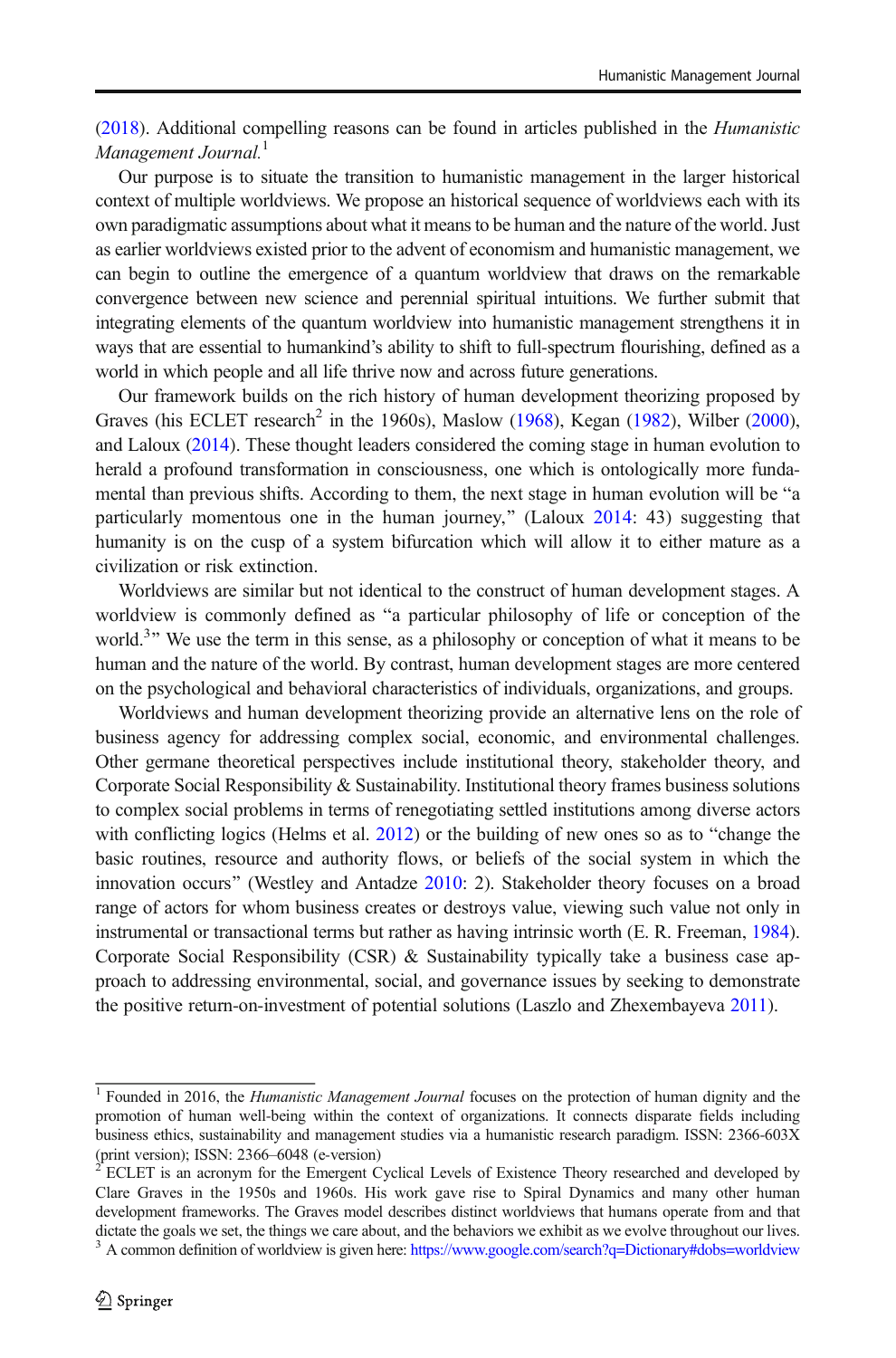Systems scientist Donella Meadows, in a widely cited article [\(1997](#page-9-0)), argues that shifting "the mindset or paradigm out of which the system arises" is the highest leverage point at which to intervene in a complex system. It is in this perspective that worldviews are put forward as an effective theoretical framing for researchers interested in the changing role of business in society.

## Key Features of the Transition from Economism to Humanistic Management

Economism can be compared and contrasted with humanistic management through the lens of operating logics and objectives. Whereas economism is driven by maximization, humanistic management seeks *balance* through the promotion of dignity and practical wisdom. While the ultimate objective of economism is wealth, power, and status, the goal of humanistic management is to preserve dignity, which here means more than self-respect and worthiness. Dignity is a category for all that is intrinsically valuable, such as freedom, love, and care, which cannot be priced. Beyond the dignity threshold, the goal of humanistic management is the promotion of wellbeing.

Within economism, Pirson distinguishes between the *homo economicus* of neo-classical economics and the Resourceful, Evaluative, Maximizing Model (REMM) proposed by Jensen and Meckling [\(1994\)](#page-9-0). The former sees consumers through the lens of utility functions and the firm as a black box entity defined by its production and demand functions, with both consumers and firms driven by the insatiable desire for money. REMM offers a more sophisticated model in which goods can be both material and non-material, and where constraints, for example of time and wealth, bestow individuals with opportunity sets within which to maximize outcomes.

Humanistic management finds these models of economism to be insufficient or misleading. It introduces the notion of human dignity as a universal baseline for the accordance of human rights for everyone (Pirson [2017](#page-9-0): 61). In addition, the baseline model evolves from two to four primary drives of human nature.<sup>4</sup> Whereas economism depends only on the primary drives to acquire and to defend, humanistic management adds the *independent* drives to bond and to comprehend. "The [humanistic] model also acknowledges that the *balance*, and not the maximization of these four drives, or any subset of them, is the goal" (Pirson [2017](#page-9-0): 79).

The transition from economism to humanistic management is further characterized by a focus on solutions rather than problems, systems instead of component parts, and ethics in addition to economic performance.

Thoughtful observers of today's economic scene will be compelled to agree that the proposed transition to a humanistic model of management is much needed. Unfettered materialism and the rise of the neoliberal paradigm have led to, among other things, the enrichment of the top  $1\%$  at the expense of the 99%; the rise in drug abuse and suicide rates; the non-acceptance of refugees fleeing violent conflicts; a lack of civility in public discourse; and the wholesale destruction of the natural environment. A greater emphasis on protecting dignity and promoting wellbeing can only be seen as a welcome development to address such negative realities.

<sup>&</sup>lt;sup>4</sup> Harvard professor Paul Lawrence ([2002](#page-9-0), [2010](#page-9-0)) has written extensively about the four drives of human nature and how they relate to leadership.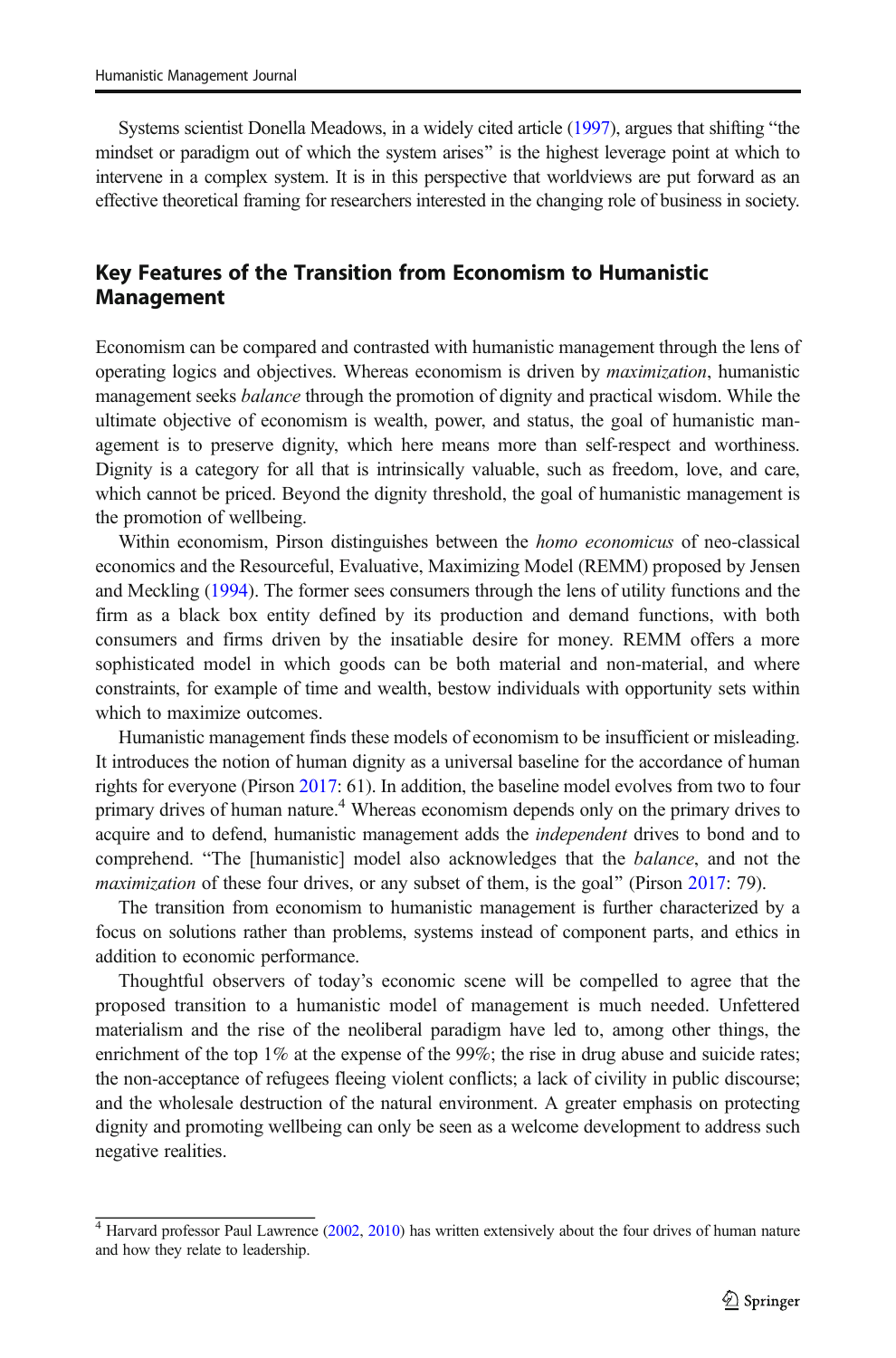#### Limitations of Humanistic Management

Humanistic management is thus an enormous step forward in restoring a sense of intrinsic value to human affairs. Applying its core principles to management research, practice, pedagogy, and policies can contribute powerfully to policies aimed at shared prosperity and flourishing. Nevertheless more limited forms or interpretations of humanistic management have potential drawbacks which, left unaddressed, may prevent it from achieving the very goals it seeks to achieve.

Humanism, as the word implies, is concerned above all with humanity. It draws on thinkers from Aristotle to the twentieth century Swiss ethicist Hans Kueng who sought to understand human nature and the fulfillment of human needs. It emphasizes the protection of human dignity and the promotion of human wellbeing.

The first potential limitation of a humanity-centric model is the risk of species exceptionalism. Instead of seeing ourselves as an integral part of nature and of the cosmos, humanism continues a long intellectual tradition of seeing humankind as somehow separate and above other forms of life. More recently, scholars such as Otto Scharmer are attempting to apply humanistic management processes and principles to a wider set of challenges by relating them, for example, to the U.N. Sustainable Development Goals. Are such efforts sufficient given today's social and global challenges? MIT's John Ehrenfeld was one of the first modern-day management thinkers to emphasize the growing need for managers to raise their awareness that we cannot flourish as a species without the flourishing of all life on earth (Ehrenfeld and Hoffman [2013\)](#page-8-0). While some might argue that our dependence on nature is fully implied in humanistic notions of wellbeing (or *eudemonia*), by putting humans at the center of humanistic management, scholars and practitioners incur the risk, even if unintentional, of anthropomorphizing the purpose of management.

A second potential limitation of humanistic management concerns its dualist lens on economic performance and ethical behavior, whereby teaching the tenets of free-market capitalism need only be complemented by courses in business ethics. At times humanistic management decries such dualism yet does not seem to offer any real alternative for management research, education, and pedagogy.<sup>5</sup> On the positive side, it proposes to go beyond economism's emphasis on technical financial skills, to encompass moral and emotional learning as well as "active experience" in field labs. This is an important step toward a more integrated Whole Person approach to learning and practice. However, it fails to fully acknowledge the role of direct-intuitive learning―through a process that modern scholars (Senge et al. [2008;](#page-9-0) Jaworski, J., [2012;](#page-9-0) Scharmer, O., 2016) sometimes refer to as presencing―based on reflective and spiritual practices. In this view, it is only by complementing technical, moral, emotional, and social skills with direct-intuitive (mindful and spiritual) practices can we hope to fully integrate performative and normative behavior.

A third potential limitation of humanistic management is that it appears grounded in a still largely reductionist view of science, especially the neuroscience of empathetic behavior. For example, altruism and the drive to bond are presented as hard-wired into the brain, as demonstrated by various areas, such as the nucleus accumbens, which light up when such behavior is present. The underlying scientific paradigm is physicalist and

<sup>5</sup> Dean Jenny Darroch and Professor Katherina Pick at the Drucker School of Management provide one example of efforts to radically redesign management curricula in ways that re-imagine education in the twenty-first century.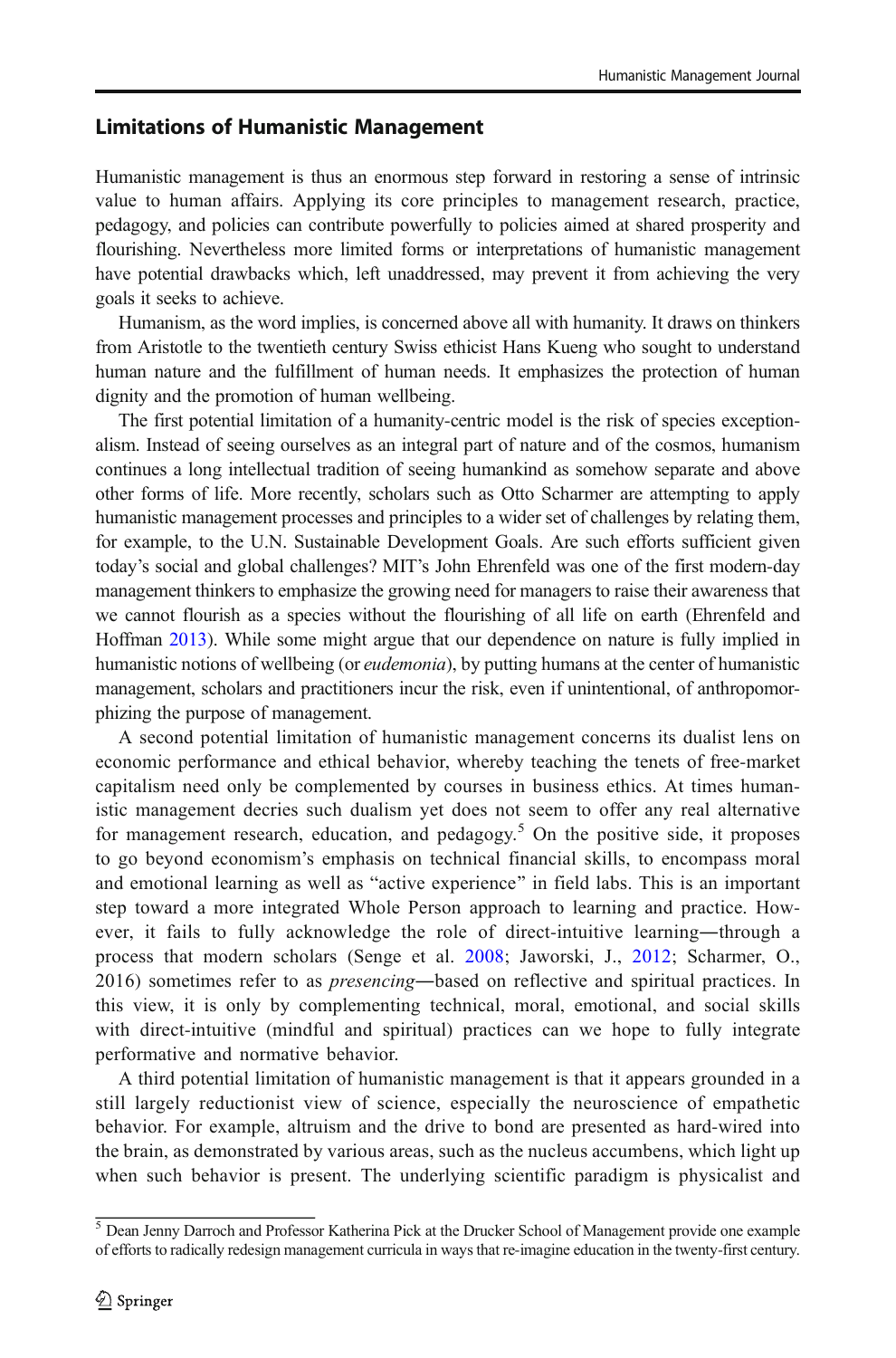reductionist rather than integral. It does not acknowledge or attempt to incorporate the ontological implications of quantum science, with its properties of entanglement and nonlocality, or of a cosmology that sees the universe as composed of vibrational fields of energy rather than particles and forces. It fails to recognize that evolution itself is increasingly seen as an organically interwoven process that exhibits a high degree of scaleinvariant coherence (from quantum vibrations to atoms and molecules and up to the cell, organ, individual, group, society, ecology, biosphere, and universe). One wonders, what do humanistic management scholars make of startling new hypotheses such as the idea that our beliefs can heal our bodies or affect our well-being? (Lipton [2007](#page-9-0)).

Recent developments in scientific thought have huge and immediate consequences for how we see the world around us: instead of thinking of ourselves as separate and discreet from one another and from nature, quantum science suggests that we are all part of one interconnected fabric of existence. In the language of quantum physics, we are instantly and everywhere connected to each other and the world. At the macro level of bionomics, epigenetics, and environmental science, living systems are dynamically connected to each other and their environment. Heisenberg's uncertainty principle, elaborated later in quantum field theory, implies that uncertainty and indeterminism are fundamental features of our world. Particles and waves, mind and matter, spirit and physic, humanity and all life on earth, are now best seen as irreducible wholes.

## Historical Worldviews

To put humanistic management in a broader context (i.e. beyond a dualistic comparison with economism), it is helpful to consider earlier worldviews each with their own paradigmatic assumptions about what it means to be human and the nature of the world. We need to be reminded that many "philosophies of life or conceptions of the world" existed before economism or humanistic management, while new ones will emerge in the future. Table [1](#page-5-0) provides an overview of five historical worldviews and imagines a sixth worldview, extending humanistic management, which we label "quantum". The five are mostly western<sup>6</sup> while the proposed sixth is inherently global. The choice of worldviews and their elements is not intended to be comprehensive. Rather, they are illustrative of distinct conceptions of what it means to be human and the nature of the world. Additionally, many elements are cyclical in nature. For example, the pre-agricultural nomadic worldview saw humans as embedded and inseparable from nature, a conception which is re-enlivened in the quantum worldview in which humans are once again seen as embedded and inseparable from nature.

In keeping with the human development phases of Graves, Maslow, Wilber, and Laloux, the shift to the quantum worldview is represented as a transformation from 'first-tier' to 'second-tier', meaning that it represents an ontological leap to an entirely new way of being. Writes Laloux, "All 'first-tier' stages consider that their worldview is the only valid one, and that all other people are dangerously mistaken. People transitioning to what Laloux calls the Teal phase [his color-coded designation for the next stage in

<sup>6</sup> Some would say that economism, humanism, and even Biblical Christianity have become global in the twentyfirst century. But their architecture and cultural orientations remain largely western, even when they have taken root in new continents.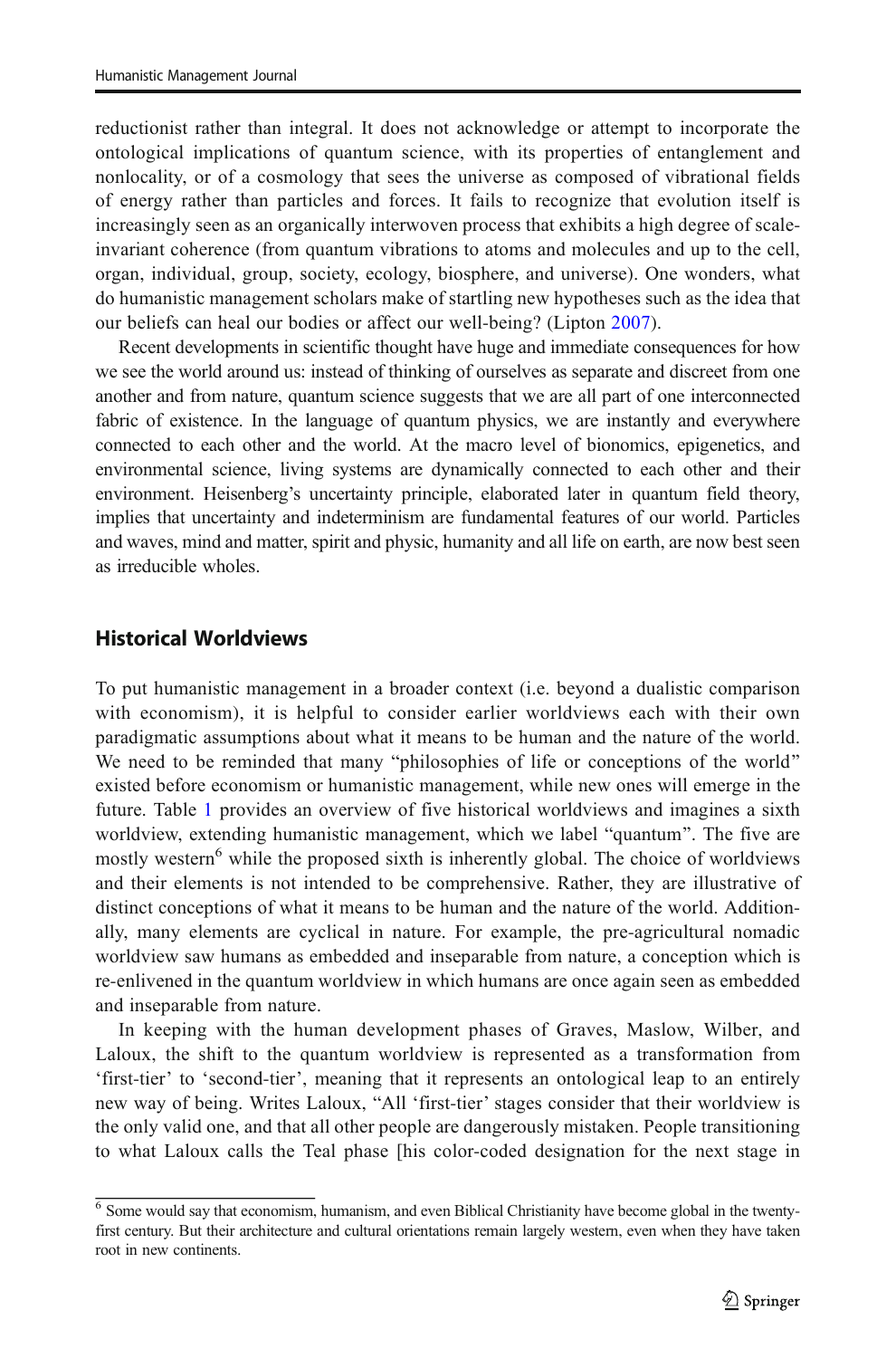<span id="page-5-0"></span>

| Consciousness of   Consciousness of   Consciousness of<br>Direct-intuitive,<br>interconnected<br>and spirituality<br>Integral being<br>indeterminist<br>coherent &<br>Flourishing<br>universe<br>Oneness<br>Holistic,<br>criteria<br>Humans seek to<br>Performative &<br>+Experiential<br>+Humanities<br>normative<br>Wellbeing<br>humanity<br>balance<br>+Ethical<br>criteria<br>Humans seek to<br>Performative<br>reductionist,<br>individuality<br>determinist<br>Physicalist<br>maximize<br>positivist,<br>Analytic,<br>science<br>criteria<br>Money<br>Consciousness of   Consciousness of<br>Man is in service<br>Contemplation<br>and surrender<br>Laws of God<br>Faith-based<br>Heaven<br>to God<br>God<br>Critical reasoning<br>nature form split<br>self, society, and<br>Self, others, &<br>Philosophers,<br>Philosophical<br>Eudamonia<br>identities<br>cosmos<br>sages<br>inseparable from<br>Spirits, shamans<br>Embedded and<br>consciousness<br>Mythological<br>Paradoxical<br>instinctual<br>Magical,<br>Survival<br>nature<br>Ultimate objective<br>Guiding source of<br>for grasping truth<br>Primary method<br>Epistemological<br>Conception of<br>consciousness<br>being human<br>elements<br>behavior<br>Form of | <b>WORLDVIEWS</b> | Pre-agricultural<br>nomadic | Post-Bronze<br>Age (Greek) | Christianity<br>Biblical | economism | management<br>humanistic | quantum            |
|----------------------------------------------------------------------------------------------------------------------------------------------------------------------------------------------------------------------------------------------------------------------------------------------------------------------------------------------------------------------------------------------------------------------------------------------------------------------------------------------------------------------------------------------------------------------------------------------------------------------------------------------------------------------------------------------------------------------------------------------------------------------------------------------------------------------------------------------------------------------------------------------------------------------------------------------------------------------------------------------------------------------------------------------------------------------------------------------------------------------------------------------------------------------------------------------------------------------------------------|-------------------|-----------------------------|----------------------------|--------------------------|-----------|--------------------------|--------------------|
|                                                                                                                                                                                                                                                                                                                                                                                                                                                                                                                                                                                                                                                                                                                                                                                                                                                                                                                                                                                                                                                                                                                                                                                                                                        |                   |                             |                            |                          |           |                          |                    |
|                                                                                                                                                                                                                                                                                                                                                                                                                                                                                                                                                                                                                                                                                                                                                                                                                                                                                                                                                                                                                                                                                                                                                                                                                                        |                   |                             |                            |                          |           |                          | Humans evolve in a |
|                                                                                                                                                                                                                                                                                                                                                                                                                                                                                                                                                                                                                                                                                                                                                                                                                                                                                                                                                                                                                                                                                                                                                                                                                                        |                   |                             |                            |                          |           |                          |                    |
|                                                                                                                                                                                                                                                                                                                                                                                                                                                                                                                                                                                                                                                                                                                                                                                                                                                                                                                                                                                                                                                                                                                                                                                                                                        |                   |                             |                            |                          |           |                          |                    |
|                                                                                                                                                                                                                                                                                                                                                                                                                                                                                                                                                                                                                                                                                                                                                                                                                                                                                                                                                                                                                                                                                                                                                                                                                                        |                   |                             |                            |                          |           |                          |                    |
|                                                                                                                                                                                                                                                                                                                                                                                                                                                                                                                                                                                                                                                                                                                                                                                                                                                                                                                                                                                                                                                                                                                                                                                                                                        |                   |                             |                            |                          |           |                          |                    |
|                                                                                                                                                                                                                                                                                                                                                                                                                                                                                                                                                                                                                                                                                                                                                                                                                                                                                                                                                                                                                                                                                                                                                                                                                                        |                   |                             |                            |                          |           |                          |                    |
|                                                                                                                                                                                                                                                                                                                                                                                                                                                                                                                                                                                                                                                                                                                                                                                                                                                                                                                                                                                                                                                                                                                                                                                                                                        |                   |                             |                            |                          |           |                          |                    |
|                                                                                                                                                                                                                                                                                                                                                                                                                                                                                                                                                                                                                                                                                                                                                                                                                                                                                                                                                                                                                                                                                                                                                                                                                                        |                   |                             |                            |                          |           |                          |                    |
|                                                                                                                                                                                                                                                                                                                                                                                                                                                                                                                                                                                                                                                                                                                                                                                                                                                                                                                                                                                                                                                                                                                                                                                                                                        |                   |                             |                            |                          |           |                          | Emerging science   |
|                                                                                                                                                                                                                                                                                                                                                                                                                                                                                                                                                                                                                                                                                                                                                                                                                                                                                                                                                                                                                                                                                                                                                                                                                                        |                   |                             |                            |                          |           |                          |                    |
|                                                                                                                                                                                                                                                                                                                                                                                                                                                                                                                                                                                                                                                                                                                                                                                                                                                                                                                                                                                                                                                                                                                                                                                                                                        |                   |                             |                            |                          |           |                          |                    |
|                                                                                                                                                                                                                                                                                                                                                                                                                                                                                                                                                                                                                                                                                                                                                                                                                                                                                                                                                                                                                                                                                                                                                                                                                                        |                   |                             |                            |                          |           |                          |                    |
|                                                                                                                                                                                                                                                                                                                                                                                                                                                                                                                                                                                                                                                                                                                                                                                                                                                                                                                                                                                                                                                                                                                                                                                                                                        |                   |                             |                            |                          |           |                          |                    |
|                                                                                                                                                                                                                                                                                                                                                                                                                                                                                                                                                                                                                                                                                                                                                                                                                                                                                                                                                                                                                                                                                                                                                                                                                                        |                   |                             |                            |                          |           |                          |                    |
|                                                                                                                                                                                                                                                                                                                                                                                                                                                                                                                                                                                                                                                                                                                                                                                                                                                                                                                                                                                                                                                                                                                                                                                                                                        |                   |                             |                            |                          |           |                          |                    |

Note: The use of a plus (+) sign indicates that the element is added to those elements in the cell to its immediate left.<br>The use of a plus (+) sign indicates that the element is *added* to those elements in the cell o its Note: The use of a plus (+) sign indicates that the element is *added* to those elements in the cell to its immediate left. The use of a plus (+) sign indicates that the element is *added* to those elements in the cell to its immediate left

first--

er second--

er

Table 1 Historical worldviews and their elements

Table 1 Historical worldviews and their elements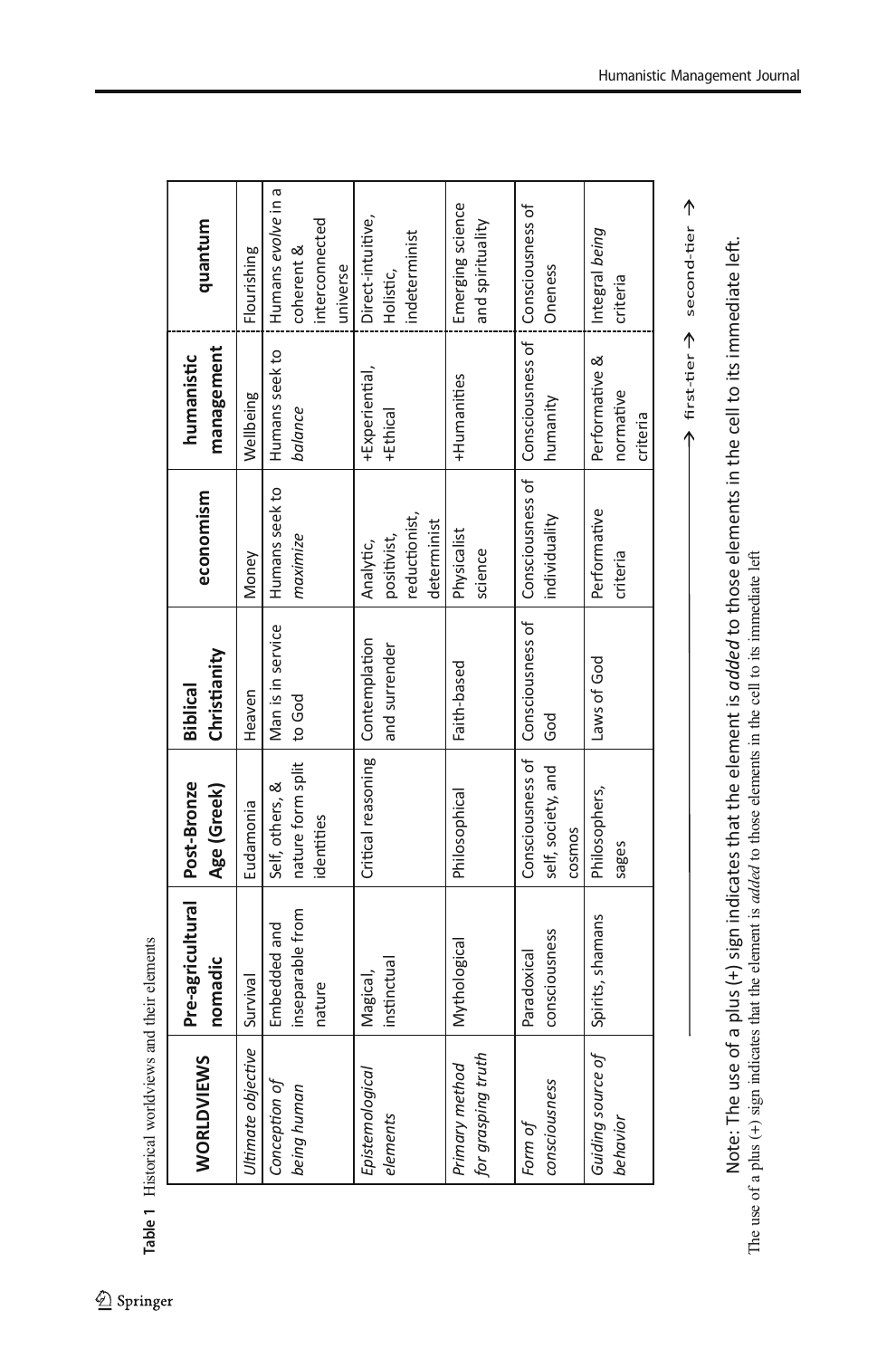human evolution] "can accept, for the first time, that there is an evolution in consciousness, that there is a momentum in evolution towards ever more complex and refined ways of dealing with the world." (Laloux [2014](#page-9-0): 43).

## Strengthening Humanistic Management and What it Means for Scholars and Practitioners

The goal of strengthening humanistic management is anchored in the notion of full-spectrum flourishing. The intransitive verb *flourish* is more dynamic than the noun *wellbeing*. It implies a continuing process of living life to its fullest rather than a condition of existence. It recognizes evolution as a primary attribute of all living systems. "Full-spectrum" refers to a scale-invariant property that encompasses all life, not only humanity, and all levels of existence from quanta to the cosmos. Secondly, it recognizes that humans are physical, emotional, and spiritual beings who *co-evolve in a dynamically interconnected universe*. When we say that we are deeply connected with the world around us, we mean it not just metaphorically but in science-based terms of the energy and information fields—the quantum vibrations—that quantum science irrefutably proves connect and unite us.

As explained in a new book on this topic (Tsao and Laszlo [2019\)](#page-9-0), such a strengthened humanistic paradigm, labelled quantum leadership, is presented as a learning journey to elevate a person's consciousness with creativity and resilience. It is a timeless path to developing his or her leadership potential. Mindfulness practices—defined as "practices of connectedness" to encompass both eastern and western forms―quiet the mind and expand our consciousness so that we are more aware of the truth about our experiences.<sup>7</sup> They include mindfulness meditation, walking in Nature, art & aesthetics, physical exercise, and journaling, among countless others. Through such practices, we connect to the origin of consciousness itself, slowly awakening to holism. From that "We" space, we grow in personal power, we clean up our traumas and trapped emotions from the past, and we discover our gifts and purpose in life.

Experiencing our lives as deeply interconnected physically, emotionally, and spiritually, changes how we think and act. We become more empathetic and compassionate. We begin to see ourselves as one with the world. We become more coherent in ourselves and in our interactions with others and with all forms of life.

The quantum paradigm has significant implications for management. The purpose of management becomes to be a force for good, as leaders experience their lives and the lives of their organizations as relational rather than as ego-centered. The goal becomes to create prosperity for all and to contribute to a healthy environment and improved wellbeing. This is very different from current management goals in organizational strategies which, in practice, are often limited to reducing ecological footprints and minimizing social harm.

To the four human drives of humanistic management, the quantum paradigm recognizes a fifth independent drive: to care for the environment (dCfE) including all life on Earth. There is

 $7$  Such practices have three characteristics in common. First, they are part of a well-documented upward spiral in positive emotions which increase our sense of wellbeing and build consequential resources to handle life's challenges (Frederickson et al., [2008](#page-9-0)). Second, they expand our awareness of being one with the world, helping us to get in a state of "flow" where creativity and productivity emerge effortlessly (Csikszentmihalyi, [1990](#page-8-0)). Third, they engage the whole person rather than only the analytic rational self (Boyatzis, et al., [2014\)](#page-8-0). They offer an action-oriented pathway to entrepreneurial creativity and to effective collaboration in today's complex and turbulent environments. See Tsao and Laszlo, Chapter 6.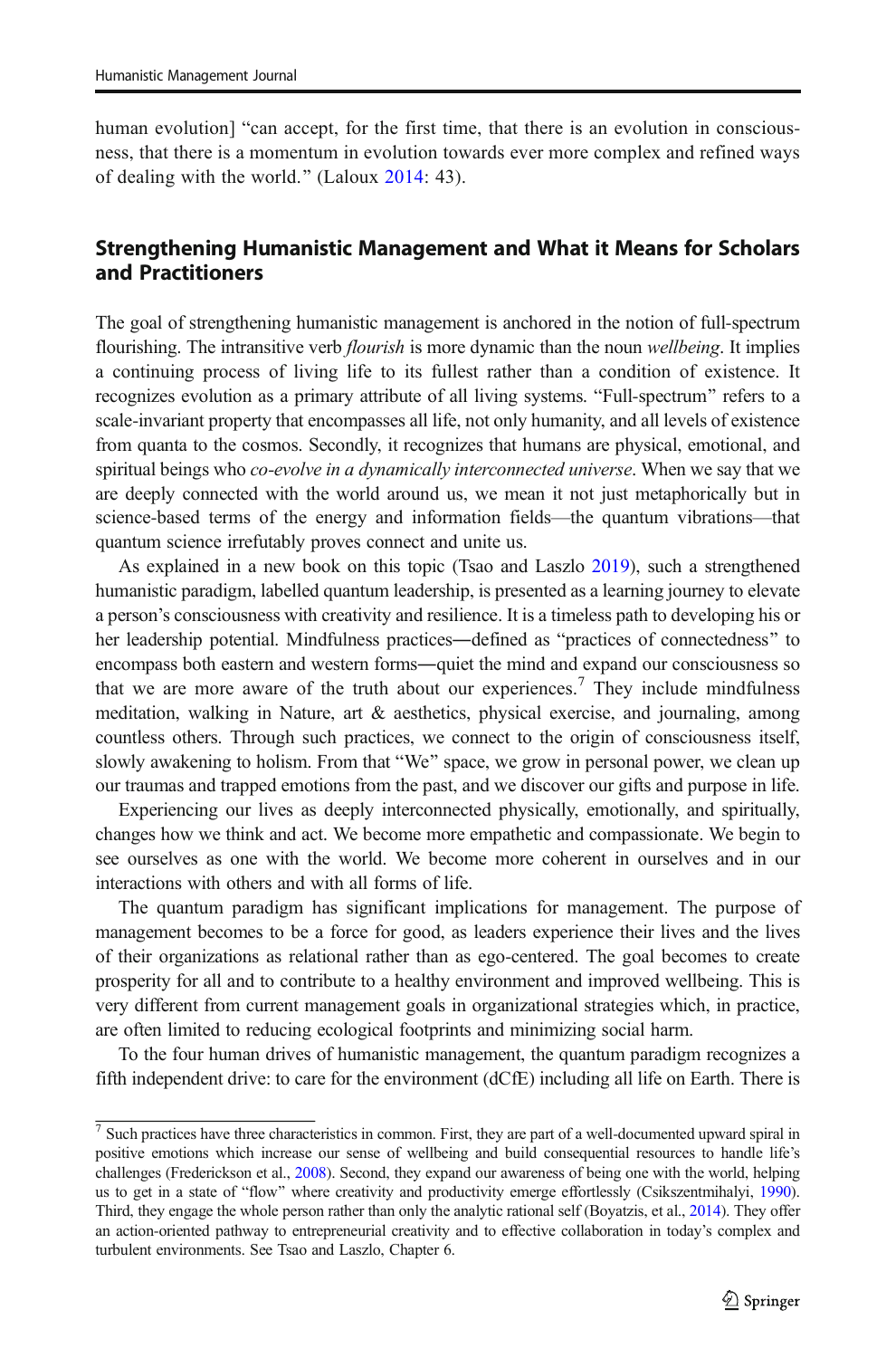compelling evidence for such a drive which too often has been ignored by anthropocentric attitudes.<sup>8</sup> To mental, emotional, and social intelligence—central topics in humanistic management education—it adds somatic (Blake [2018\)](#page-8-0) and spiritual intelligence (Wigglesworth  $2014$ .<sup>9</sup> In this paradigm shift, the conception of what it means to be human becomes much more multi-dimensional and relational.

In the quantum paradigm, wealth is defined broadly to include not only financial capital but also physical, relational, emotional, and spiritual wellbeing. Leaders who operate in it are more likely to flourish with significant benefits to both business and society (Zollo et al. [2017\)](#page-9-0). Benefits include greater creativity and collaboration along with an increased capability to inspire people and to produce lasting change in turbulent environments. Along the journey, people learn how to cultivate personal wellbeing and a deep connection to others for shared prosperity and genuine flourishing.

#### Future Directions for Management Research and Practice

The thesis of this paper has been that management theory and practice need to build on humanistic management as it exists today. The outline of such a strengthened humanistic management model was briefly outlined above. A few important caveats are in order. First, this paper is intended only as an early exploration into a new and emerging worldview and what its contours might look like. The goal is to invite further inquiry into the topic. Second, the core elements of humanistic management remain essential and much needed for all the reasons described by Pirson, Hicks, and others. Anyone seeking to revise or extend humanistic management should be cautious not to throw out the baby with the bathwater.

With these caveats in mind, the following topics may be of interest to management researchers. Emerging discoveries in the sciences have significant implications for our "philosophy of life or conception of the world" which, in turn, have still unexplored consequences for management theory. Examples of natural science fields that are revolutionizing our understanding of the world are quantum physics, quantum biology, consciousness research (where a serious scientific debate rages between physicalism led by Daniel Dennett and, in the opposing camp, panpsychism led by David Chalmers), epigenetics, and evolutionary biology. What images of the world do findings in these fields, taken as a whole, portray? How do they alter fundamental assumptions taken for granted in the contemporary field of management?

Related to such developments in the natural sciences is the consilience of different types of knowledge, and its implications for management. The science of an interconnected reality is converging on perennial insights from the world's major religions and spiritual traditions. A unifying source of "all that is" can be found in the Chinese Tao, the Vedantic Brahma, the Buddhist Sunyata, the Zoroastrian Aša, and the mystical realm of Sufism, just as it appeared in many Judeo-Christian traditions. While spiritual wisdom has been largely rejected as a basis for management practice, confirming evidence from the realm of science is giving fresh relevance to historical intuitions of Oneness.

In the social sciences, exciting new theories are revolutionizing entire disciplines. New economic models are being proposed such as Kate Raworth's Doughnut Economics [\(2017\)](#page-9-0), Richard Thaler's

<sup>8</sup> See Tsao, F. and C. Laszlo. Ibid., Chapters 5 and 6

<sup>&</sup>lt;sup>9</sup> Somatic intelligence refers to enhanced abilities that become available through heightened awareness of sensory information about our well-being. Spiritual intelligence has been described as a higher dimension of intelligence that activates the qualities and capabilities of the authentic self in the form of wisdom, compassion, integrity, joy, love, creativity, and peace.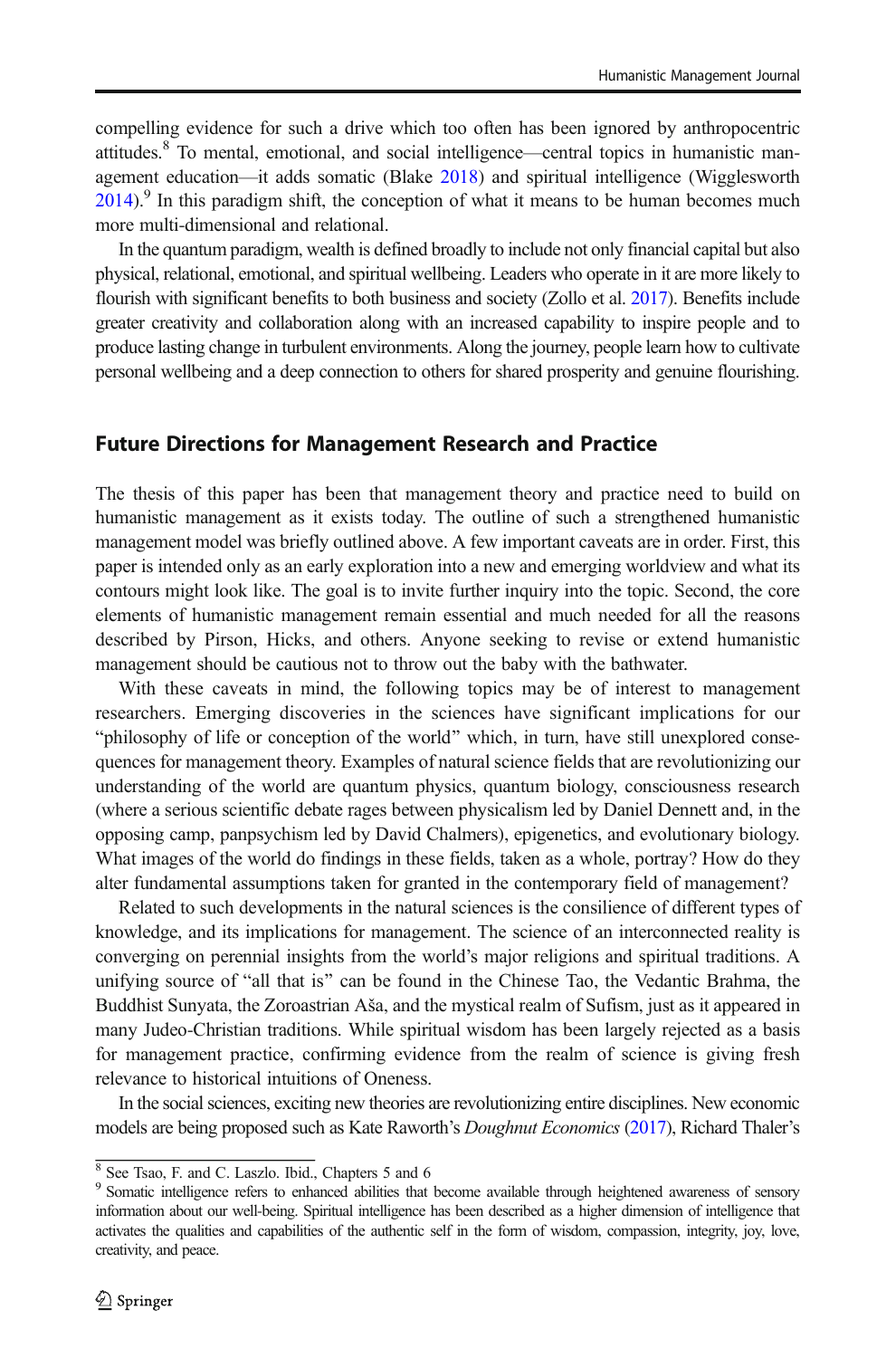<span id="page-8-0"></span>predictably-irrational Nudging [\(2009\)](#page-9-0), and Amit Goswami's beyond-materialist Quantum Economics [\(2015](#page-9-0)). In the Doughnut model, economic activity is constrained by planetary boundaries (the outer ring of the doughnut) while being required to operate at minimum social standards (the inner ring of the doughnut). Instead of economies that need to grow, whether or not they make us thrive, it conceives of economies that "make us thrive, whether or not they grow" (Monbiot [2017](#page-9-0)). In psychology and organizational behavior, the emerging field of positive organizational scholarship (POS) is putting greater emphasis on strengths and on positive deviance, rather than studying social phenomena as problems to be fixed. POS gives greater weight to the dynamics of whole systems and cooperative relationships. "[O]rganizational research [is] shifting from an emphasis on competition and reductionism to partnerships, networks, high quality relationships, community, and stakeholder negotiation. This movement indicates a paradigm shift from the individual to the collective" (Pavlovich and Krahnke [2012](#page-9-0)).

What do these developments in the natural and social sciences mean for theories of management? In addition, how might Management, Spirituality, and Religion (MSR) scholarship<sup>10</sup> contribute more centrally to enriching the field?

For management practice, future directions could start with the growing body of scientific evidence that a broad range of mindfulness and spiritual practices have a transformative effect on our consciousness, sense of purpose, health, and wellbeing. (Tackney et al. [2017\)](#page-9-0). Specifically, such practices are shown to help cultivate broader perception and greater awareness of our connection to self, family, community, and the natural environment (Sheldrake [2017\)](#page-9-0). They transform our mindsets and assumptions about the world through a direct-intuitive experience of connectedness. Introducing such practices into the workplace can help managers see themselves as deeply connected, not just metaphorically, but in the sense of a physical and conscious whole.

With many leading integral philosophers hypothesizing that humanity is on the brink of a fundamental shift in consciousness from 'first-tier' to 'second-tier' stages of human development,<sup>11</sup> such a shift would coincide fortuitously with the urgent need for radically more effective solutions to global challenges. From tackling climate change and social inequality, from remedying toxic pollution and toxic workplaces, management theory and practice require a paradigmatically new approach if business as an institution is to stay relevant and serve the common good.

## References

- Blake, A. 2018. Your body is your brain: Leverage your somatic intelligence to find purpose, build resilience, deepen relationships and Lead more powerfully. Truckee, CA: Trokay Press.
- Boyatzis, R. E., K. Rochford, and A. Jack 2014. Antagonistic neural networks underlying differentiated leadership roles. Frontiers in Human Neuroscience 8(114): 1–15.

Csikszentmihalyi, M. 1990. Flow: The Psychology of Optimal Experience. Harper & Row; 1st edition.

Fleurbaey, M., et al. 2018. A manifesto for social progress: Ideas for a better world. Cambridge, UK: Cambridge University Press.

Ehrenfeld, J., and A. Hoffman. 2013. Flourishing: A frank conversation about sustainability. Redwood City, CA: Stanford University Press.

<sup>&</sup>lt;sup>10</sup> For scholarly examples of management, spirituality, and religion research, see the selected works of Judith Neal, Margaret Benefiel, Andre Delbecq, L. W. Fry, Douglas A. Hicks, David Miller, and Susan Case, among others.

<sup>&</sup>lt;sup>11</sup> Such as David Bohm, Fritjof Capra, Clare Graves, Willis Harman, Ervin Laszlo, Abraham Maslow, Donella Meadows, and Ken Wilber.